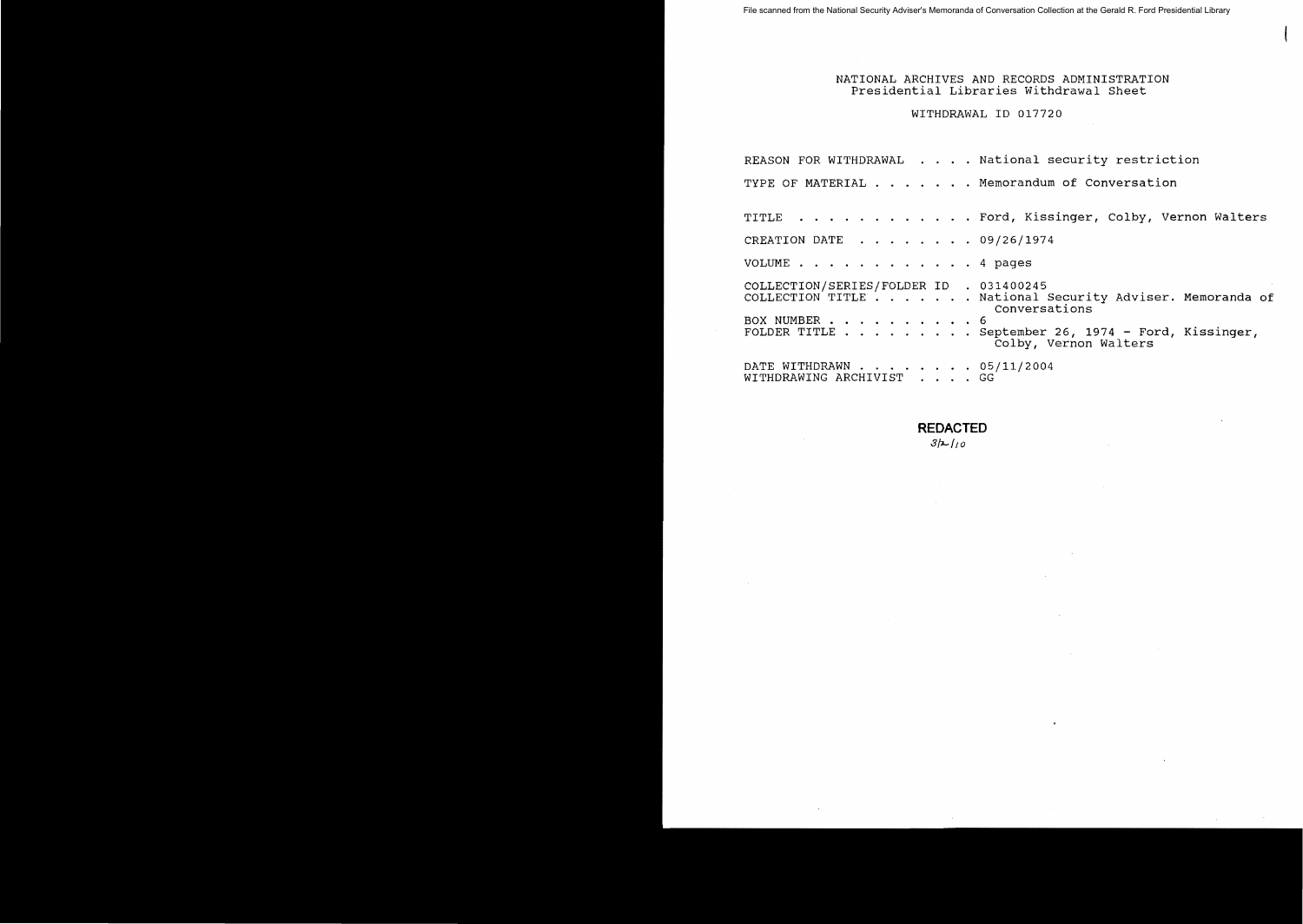#### MEMORANDUM

**POP SECRET /SENSITIVE THE WHITE HOUSE DECLASSIFIED w/ portions exempted**  $\overline{E}$ . 12958 (as amended) SEC 3.3

WASHINGTON **MR# 09-45** #2 NSC clercy 9/25/09 By *del* NARA, Date  $3/12/10$ 

#### MEMORANDUM OF CONVERSATION

| PARTICIPANTS: | President Gerald Ford<br>Dr. Henry Kissinger, Secretary of<br>State and Assistant to the President<br>for National Security Affairs<br>William E. Colby, Director of<br>Central Intelligence<br>General Vernon Walters, Deputy<br>Director of Central Intelligence<br>Lt. General Brent Scowcroft, Deputy |
|---------------|-----------------------------------------------------------------------------------------------------------------------------------------------------------------------------------------------------------------------------------------------------------------------------------------------------------|
|               | Assistant to the President for<br>National Security Affairs                                                                                                                                                                                                                                               |
| DATE & TIME:  | September 26, 1974<br>$1:45$ p.m. $-2:30$ p.m.                                                                                                                                                                                                                                                            |
| PLACE:        | The Oval Office<br>The White House                                                                                                                                                                                                                                                                        |
| SUBJECT:      | Briefing on 40 Committee Activities                                                                                                                                                                                                                                                                       |

President: This meeting is to give me insight into how this works and to help us plan what to do in the future. My views are set: The 40 Committee's activities are essential. I think what I said was necessary. It wouldn't have been right for me to say it didn't happen on my watch.

Anything you think is right, you should recommend to the 40 Committee or me. If it is turned down, that is okay, but don't you change your approach.

Colby: To have you stand up and support us is reassuring. We get kicked around but your support is good for morale.

First, let me talk about our procedures. The instructions are clear about clearance, and we follow it meticulously. Usually recommendations come from us. Sometimes they come from Dr. Kissinger or an Ambassador, but usually they come from us.

FOP SEGRET/SENSITIVE

'.  $\Xi$  :  $\Xi$  $\geqslant -\infty$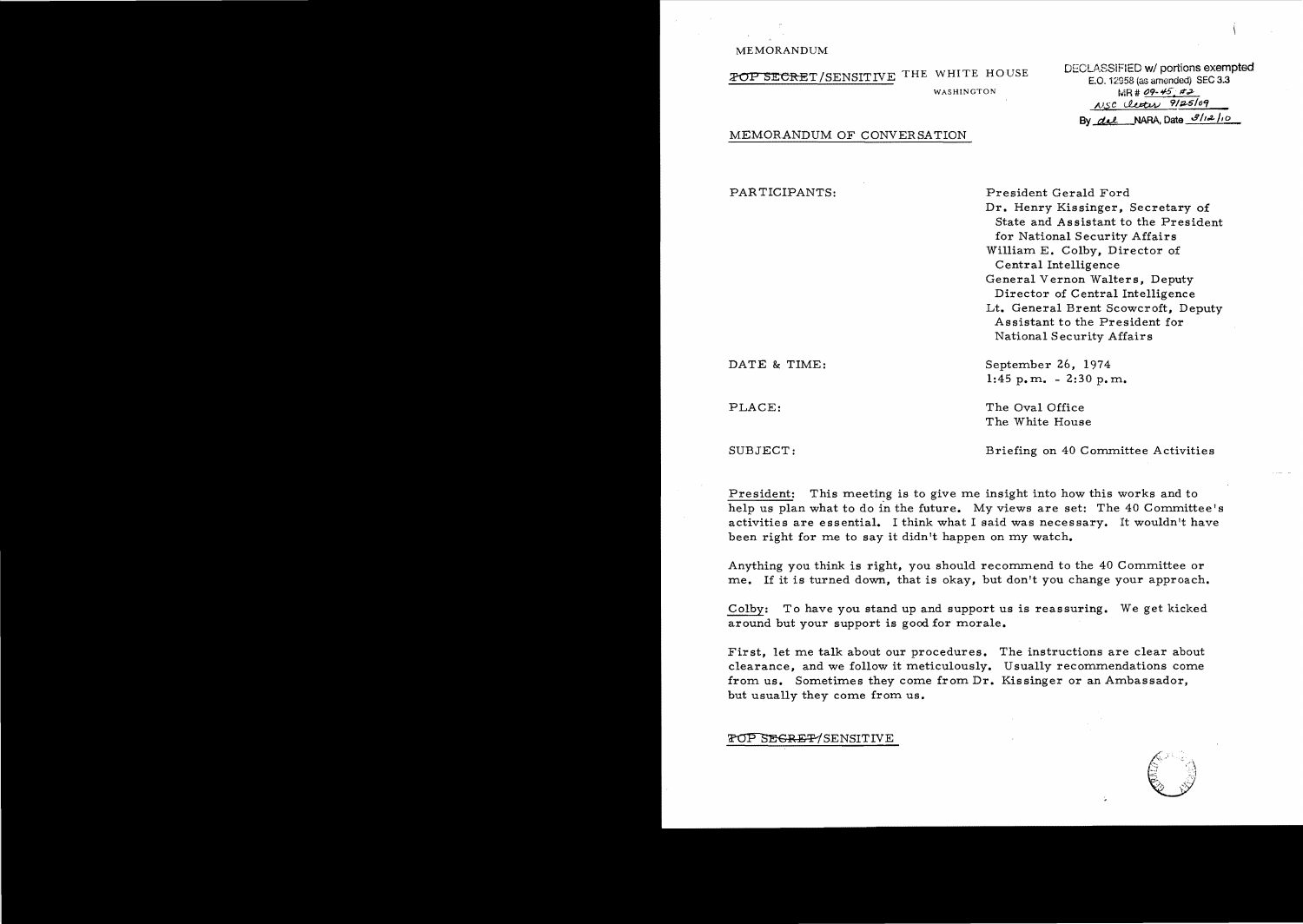#### $\begin{tabular}{ll} \textbf{LOP-SEGRAPH}/SENTIVE & \textbf{---} & \textbf{---} \end{tabular}$

Kissinger: Even when I suggest it, Bill goes and develops the paper. Our paper gives the policy without names, usually. It goes to the 40 Committee and is usually approved by paper vote. If it is unusually sensitive, we have sometimes done it with you outside the Committee. .. . . ..•. • • ..•••..•...••...............••...•.... **. 1s the only**  one of those that is ongoing. The Ambassador usually knows of it. If the Ambassador objects, we will bring up his objections, but he can't overrule it by himself. Where money is involved, we use the reserve; OMB gives the okay and we notify the Committee Chairmen. Sometimes the amounts are small and we brief in general overall terms.

I have decided that any 40 Committee action will be briefed to the oversight committee.

President: How about those not going through the 40 Committee?

Colby: I don't have secrets from them. They are up the wall about  $\cdots \cdots \cdots \cdots$ 

President: Yes, they really are. I think if we establish a good track record with them we will be better off.

Colby: There are a very few of these. One has been ••••••••••••

Kissinger: That got going outside the Committee because the President made a commitment  $\dots \dots \dots$  so there was no reason to go through the Committee. The decision had already been made.

Director Colby then ran through the current programs, as follows:

. . . . ... . . .. . . . . . . . . . . . . . . . . . . . . . . . . .. .. . . ..... . . . . . . .. . . . .. . . . . . . . . . . . . . . .. . . . . . .. . . . . . . . . .. . . . . .. . . . .. . . .. . ... . . . . . . . . . . . . . . . . . . .. . . . . . .. . . . . . . .

-- Vietnam

.. . . . . .. . .... . . . . . .. . . . . .. . . . . . . . .. . . . . . . . ·~ . .. . . . . . . . .. . . . . . . . . . . .... . . . . . . . . . . . . · . ..... . ...... . . . . . .. . . . . .. . . . . . . . . . . . . . . ·.... . . . . . . . . . . . .... . . . . ~ . . . . . . . . . . . . .. . . . . · . . . . . . . . . . . ... . . . . ~ .. . . . . . . . . . .. . ... . . . . . . . . . • f"f •••I . . . . '. • • • • • • • •••• · . . ......................\\. .................. .

> :~ *j',*   $\mathcal{B}_\infty=\mathcal{B}_\infty$ ,~.-,.,,-'

 $\frac{1}{\sqrt{100}}$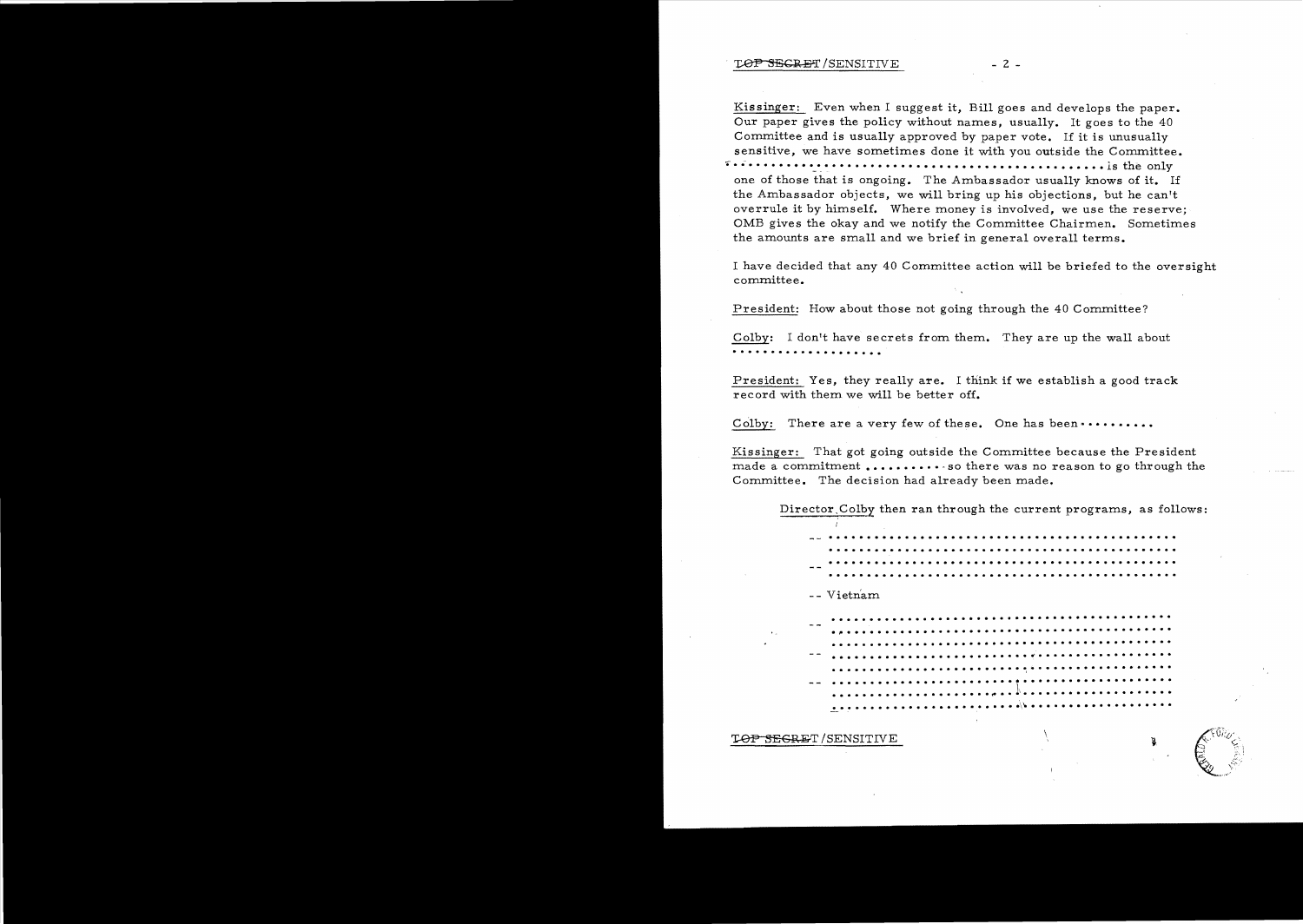#### TOP SEGRET/SENSITIVE

Kissinger: Would it be helpful to do more?

Colby: Only if we did an enormous amount.

President: Where would you do it if you did increase it? 

 $-3-$ 

Colby: Lastly we cooperate with other international services. We also give a little support for favorable journalistic pieces.

So much for now. In the future -- what can we do for Italy? Not more money for the Christian Democrats. Portugal? Maybe some support for building up parties. Spain? We need to watch it. Greece? .......

#### TOP SECRET / SENSITIVE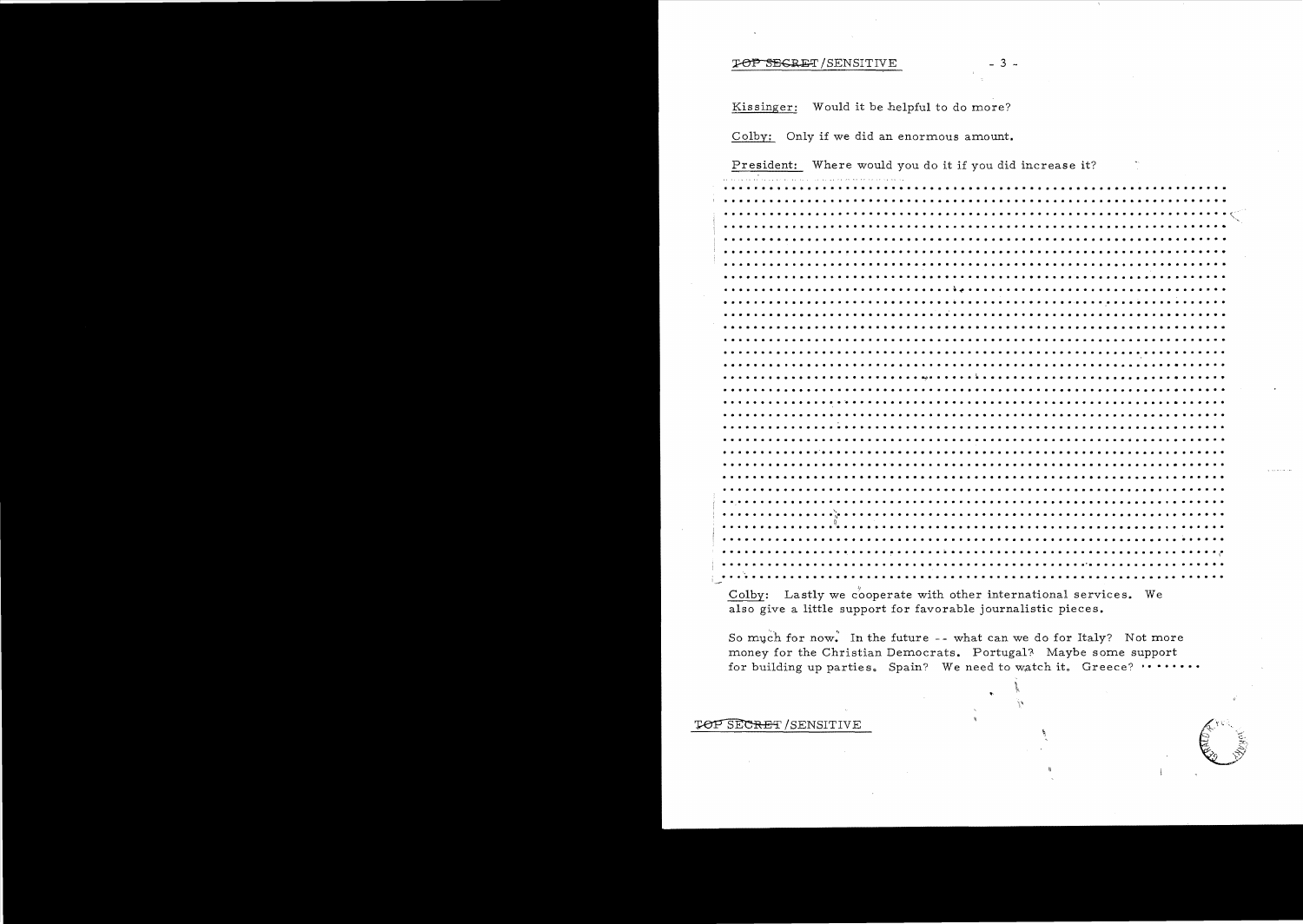# TOP SEGRET / SENSITIVE

 $4 -$ 

President: Thank you very much for this briefing.

# TOP SECRET/SENSITIVE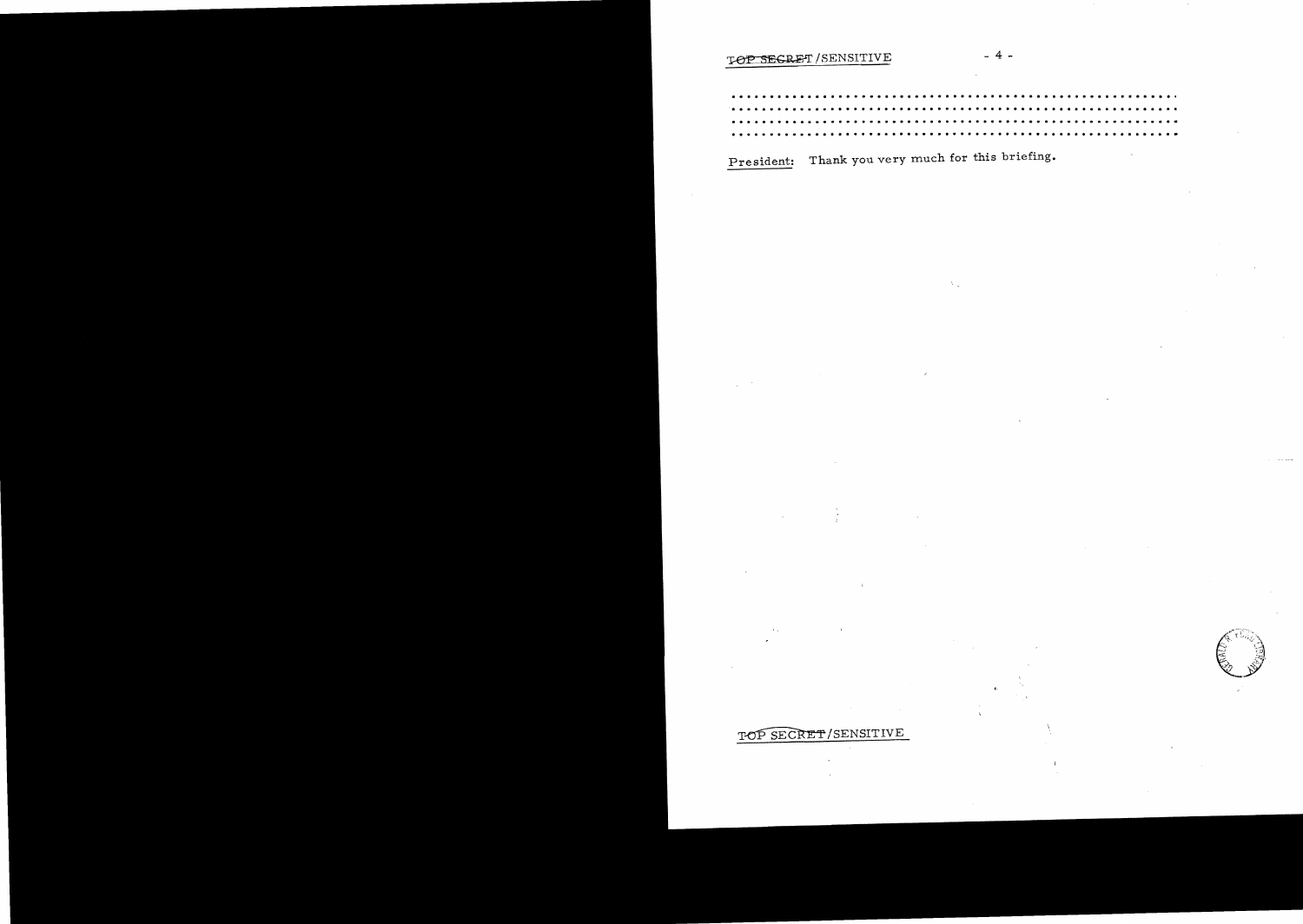**DECLASSIFIED** E.O. 12958 (as amended) SEC 3.3  $MR# 09 - 45, # 3$ NSC letter 3/2/10 By  $\alpha$ al NARA Date  $\beta$ /12/10

#### **SECRET**

### MEETING WITH DCI WILLIAM E. COLBY

#### The Oval Office

From: Henry A. Kissinger

#### $\mathbf{I}$ . PURPOSE

To brief you fully on the operation of the NSC 40 Committee and on activities conducted under the general direction of the Director of Central Intelligence.

#### II. BACKGROUND, PARTICIPANTS & PRESS PLAN

A. Background: Any covert activities conducted under the general direction of the Director of Central Intelligence are initially reviewed by the 40 Committee of the National Security Council and then submitted to you for decision. There are a number of such activities ongoing. This briefing will familiarize you with them and with the system for their review and approval.

B. Participants: William E. Colby, Director of Central Intelligence; Walters William Nelson, Deputy Director of CIA; Secretary Kissinger; and Lt. General Brent Scowcroft.

C. Press Plan: -Photo by White House photographer only. The fact of the meeting will be announced but not the subject. None

#### III. TALKING POINTS

- I want to be fully informed on the covert actions which are now 1. underway.
- $2.$ I would also appreciate a brief review of the reconnaissance program. I understand the reconnaissance schedule also is reviewed each month by the 40 Committee.

SEGREI (XGDS)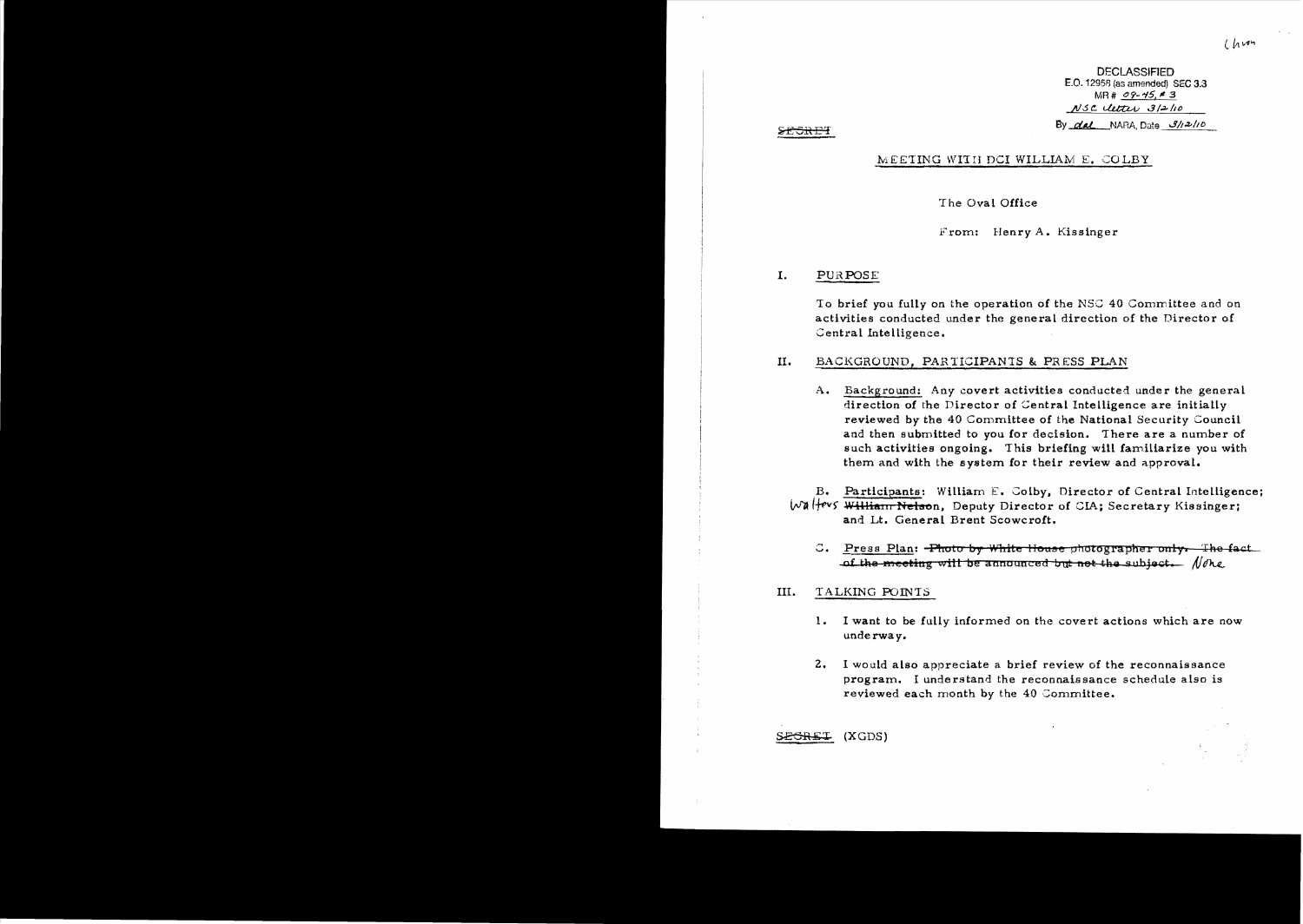Rewrite, p. 2, Meeting with DCI W. C. Colby

**SEGRET** 

- $3.$ I intend to continue the review procedures of the 40 Committes. I want to emphasise the importance I place on a thorough analyste of these activities, balancing potential gain against potential costs and risks.
- As I said in my press conference of September 17, these  $4.$ activities are conducted in the national interest of the United States. I do not intend to yield to public pressures on this subject, which come from only a small minority. We will continue to do what is right for the country.

 $\mathbf{C}_2$ 

Rewrtn:GenS:ms:9/25/74

<del>SECRE</del>T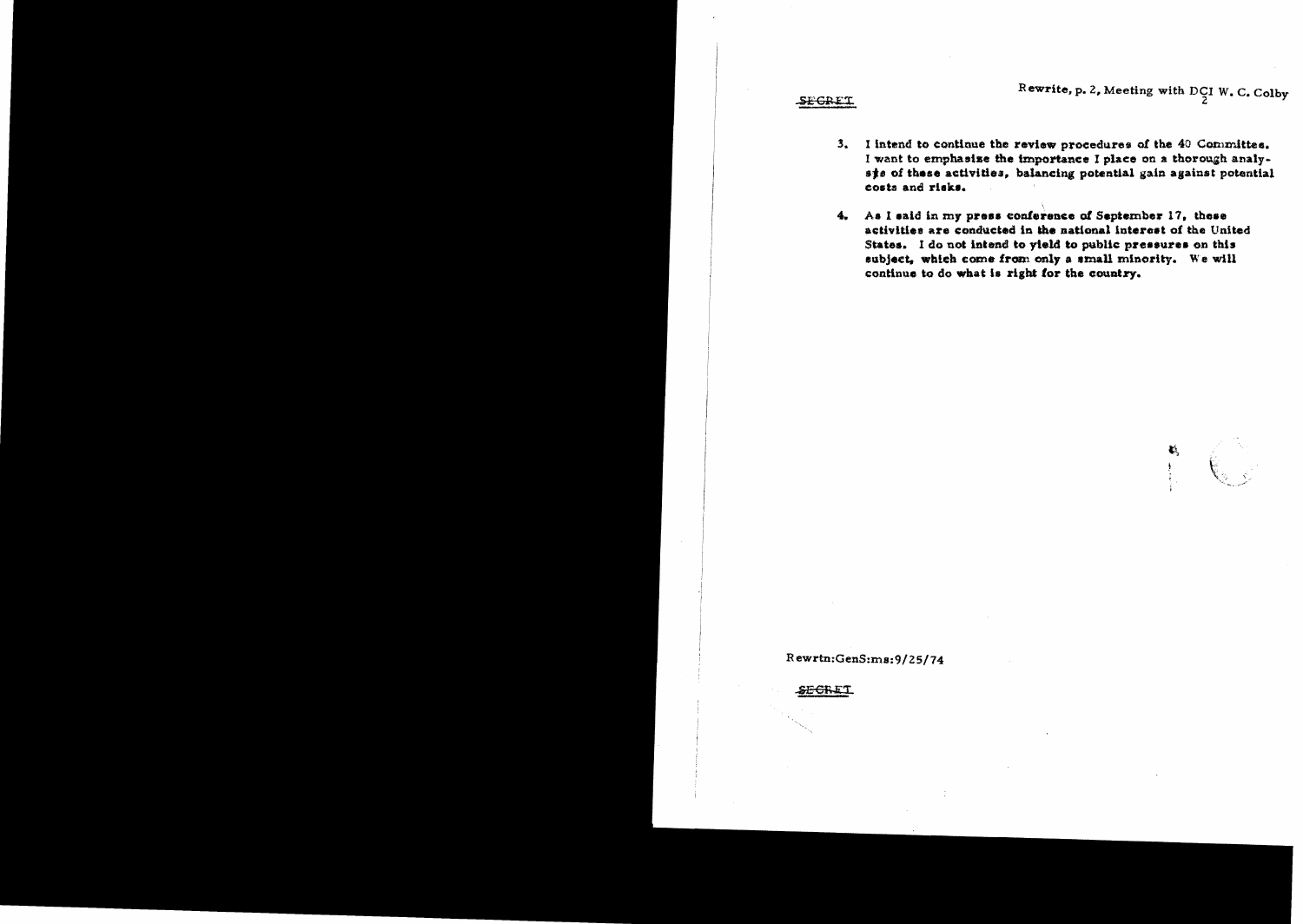#### NATIONAL ARCHIVES AND RECORDS ADMINISTRATION Presidential Libraries Withdrawal Sheet

WITHDRAWAL ID 017722

REASON FOR WITHDRAWAL  $\dots$  . National security restriction TYPE OF MATERIAL  $\cdots$   $\cdots$  . Memorandum of Conversation TITLE . . . . . . . . . . . . Ford, Kissinger, Colby, Vernon Walters<br>DESCRIPTION . . . . . . . . Annotated draft of memcon . . Annotated draft of memcon CREATION DATE  $\ldots$ ,  $\ldots$ , 09/26/1974 VOLUME . . . . . . . . . . . . 4 pages COLLECTION/SERIES/FOLDER ID . 031400245 COLLECTION TITLE . . . . . . National Security Adviser. Memoranda of Conversations BOX NUMBER . . . . . . . . . . 6<br>FOLDER TITLE . . . . . . . . . S . September 26, 1974 - Ford, Kissinger, Colby, Vernon Walters DATE WITHDRAWN  $\ldots$ , . . . . 05/11/2004<br>WITHDRAWING ARCHIVIST WITHDRAWING ARCHIVIST . . .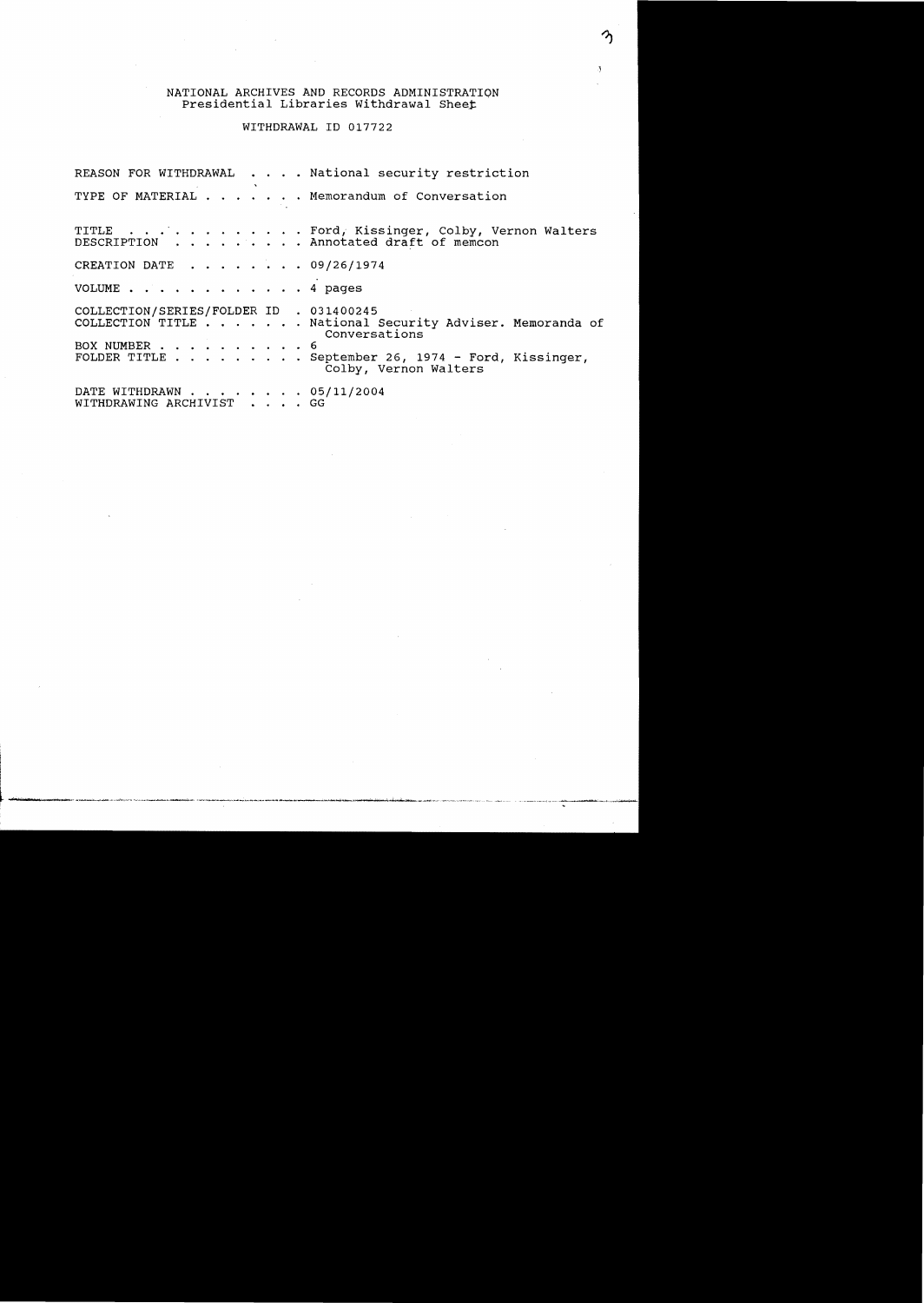MEMORANDUM

THE WHITE HOUSE TOP SEGRET/SENSITIVE

**WASHINGTON** 

## MEMORANDUM OF CONVERSATION

#### PARTICIPANTS:

DATE & TIME:

PLACE:

SUBJECT:

President Gerald Ford Dr. Henry Kissinger, Secretary of State and Assistant to the President for National Security Affairs William E. Colby, Director of Central Intelligence General Vernon Walters, Deputy Director of Central Intelligence Lt. General Brent Scowcroft, Deputy Assistant to the President for National Security Affairs

September 26, 1974  $1:45 p,m. -2:30 p,m.$ 

SECRET-XGDS (3)

CLASSIFIED BY: HENRY A. KISSINGER

The Oval Office The White House

Briefing on 40 Committee Activities

Originals filed Scowcroft Memcons.

**DECLASSWRED** E.O. 12859, SEC. 3.5 NSC MEMO, 11/24/98, STATE DEPT. GUIDELINES NARA, DATE  $\frac{1}{2}$  / BY.